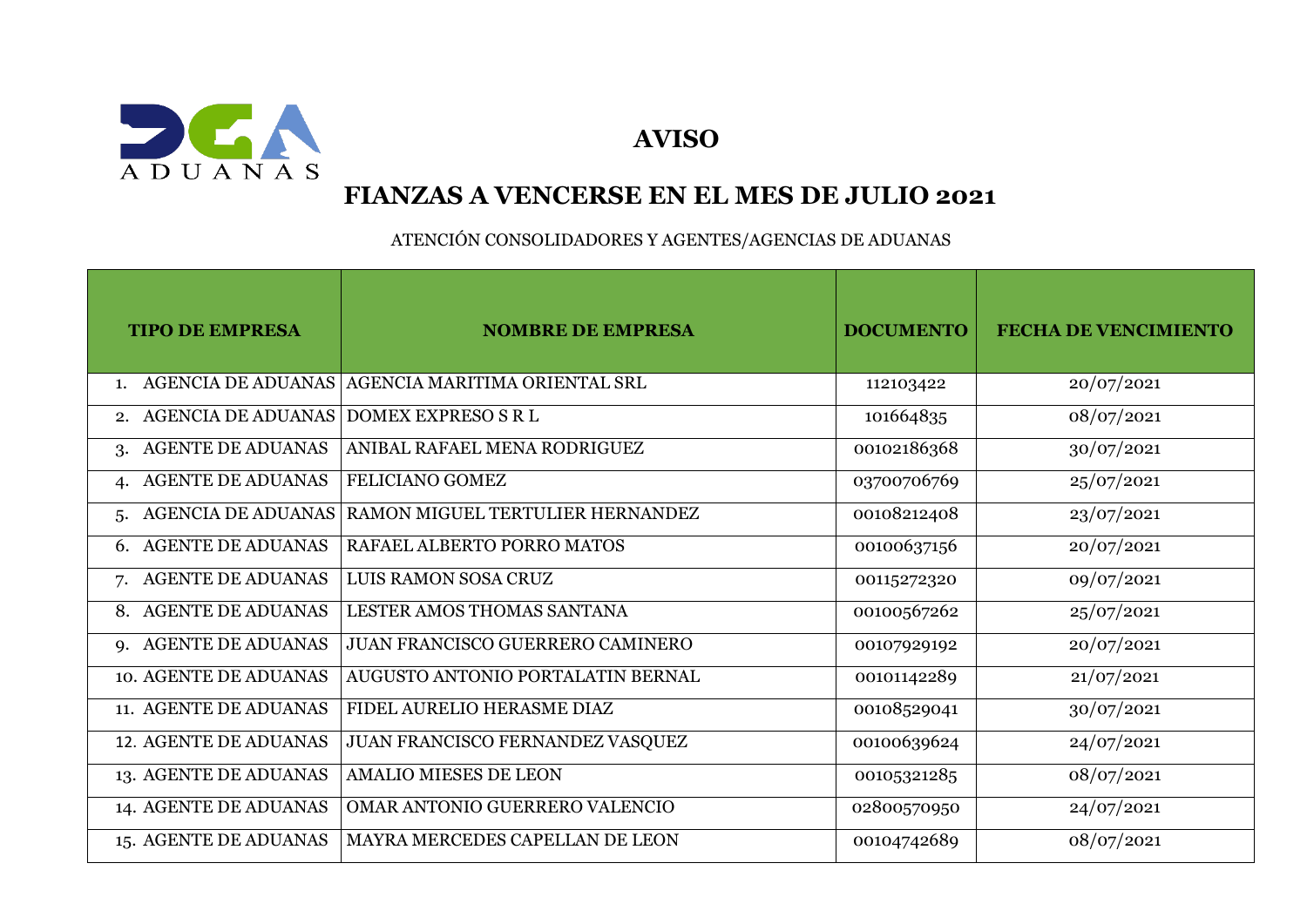| <b>16. AGENTE DE ADUANAS</b>             | <b>SALOMON EUGENIO MATOS CUESTA</b>                             | 00101808756 | 11/07/2021 |
|------------------------------------------|-----------------------------------------------------------------|-------------|------------|
| 17. AGENTE DE ADUANAS                    | <b>JOSE LUIS PEREYRA JAVIER</b>                                 | 00110353786 | 13/07/2021 |
| 18. AGENCIA DE ADUANAS NS CARGO CORP SRL |                                                                 | 101778466   | 07/07/2021 |
|                                          | 19. AGENCIA DE ADUANAS   KADOSH INTERNATIONAL SRL               | 130406413   | 28/07/2021 |
|                                          | 20. AGENCIA DE ADUANAS AR LOGISTIC SOLUTIONS SRL                | 130878277   | 18/07/2021 |
|                                          | 21. AGENCIA DE ADUANAS AGENCIA ADUANAL SEA SKY SERVICES C POR A | 130368775   | 07/07/2021 |
|                                          | 22. AGENCIA DE ADUANAS TEJADA CANDELIER & ASOCIADOS SRL         | 101654521   | 17/07/2021 |
| 23. AGENTE DE ADUANAS                    | DULCE MARIA ROSARIO CAVALLO                                     | 00103169470 | 08/07/2021 |
| 24. AGENTE DE ADUANAS                    | DOMINGO ANTONIO TAVERAS JIMENEZ                                 | 00105207955 | 03/07/2021 |
| 25. AGENCIA DE ADUANAS                   | JOSE MANUEL NUNEZ & ASOCIADOS S. R. L.                          | 101658533   | 02/07/2021 |
| <b>26. AGENTE DE ADUANAS</b>             | MARIA FRANCISCA RODRIGUEZ ABREU                                 | 00111209532 | 25/07/2021 |
| 27. AGENTE DE ADUANAS                    | JUAN EMILIO LIRANZO SUERO                                       | 00110092590 | 12/07/2021 |
| 28. AGENTE DE ADUANAS                    | AMILCAR CABRAL BATISTA                                          | 00100697333 | 26/07/2021 |
| 29. AGENTE DE ADUANAS                    | ROBERTO ANTONIO FIGUEROA CORALES                                | 00101979987 | 04/07/2021 |
| 30. AGENTE DE ADUANAS                    | RAFAEL ERNESTO PUELLO PEREZ                                     | 00100071539 | 18/07/2021 |
| 31. AGENCIA DE ADUANAS                   | INTERCOMUNICADORES GLOBALES DE COMERCIO<br><b>EXTERIOR SRL</b>  | 130666301   | 13/07/2021 |
| 32. AGENTE DE ADUANAS                    | JOSE VAZQUEZ TORRADO                                            | 00112058797 | 13/07/2021 |
| 33. CONSOLIDADOR                         | SAN ELIAS METAL C POR A                                         | 130338711   | 26/07/2021 |
| 34. CONSOLIDADOR                         | HERNANDEZ GLOBAL LOGISTICS SRL                                  | 131363636   | 12/07/2021 |
| 35. CONSOLIDADOR                         | ARGENTA S R L                                                   | 101766174   | 13/07/2021 |
| 36. CONSOLIDADOR                         | LOGISTIC TRANS DEL ORIENTE LTO SRL                              | 132008456   | 23/07/2021 |
| 37. CONSOLIDADOR                         | SOLUCIONEXT ADUANALES SRL                                       | 132063716   | 19/07/2021 |
| 38. CONSOLIDADOR                         | INTERNACIONAL DE TRANSPORTE SRL                                 | 101126671   | 06/07/2021 |
| 39. CONSOLIDADOR                         | ORDER PRIORITY SERVICES SRL                                     | 131660381   | 23/07/2021 |
| 40. CONSOLIDADOR                         | RADCA CARGO & PROYECTOS SRL                                     | 101702958   | 13/07/2021 |
| 41. CONSOLIDADOR                         | SOSUA SHIPPING SRL                                              | 105085984   | 30/07/2021 |